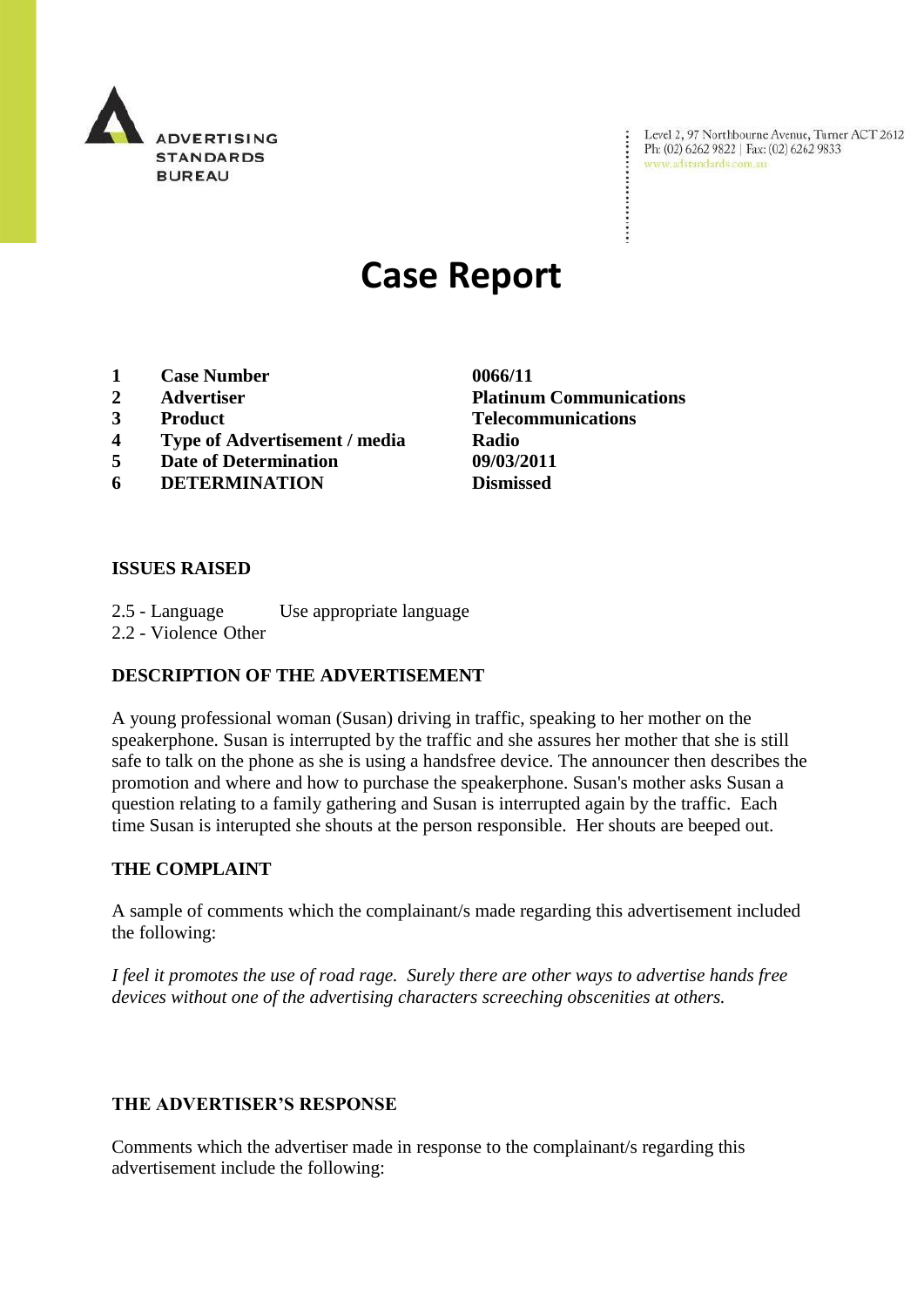*The advertisement was not created in any way to promote road rage. The message behind the advertisement was promote safe and legal driving while talking on the phone. The only way to do this is, of course, by using a handsfree device. Susan is a young professional who is up to date with cutting edge technology and if anything, the advert promotes the modern woman's ability to multitask safely amongst Sydney's growing traffic problem. It might also promote that the world is indeed changing and evolving and companies like Platinum and Plantronics are striving to make life easier for the consumer, as we all get phone calls whilst behind the wheel, whether or not we choose to answer them. I feel even in the lovely Newcastle, or wherever the location of the complainant may be, they would experience traffic jams and dangerous drivers on a daily basis. We were simply attempting to promote a safer environment.*

*To sum up the situation, the advert is no longer even on the Air and was only on for a period of 4 weeks in December 2010. No offensive language was used in the script.*

#### **THE DETERMINATION**

The Advertising Standards Board ("Board") considered whether this advertisement breaches section 2 of the Advertiser Code of Ethics (the "Code").

The Board noted the complainant's concerns that the advertisement promotes the use of road rage and inappropriate language.

The Board viewed the advertisement and noted the advertiser's response.

The Board considered whether the advertisement was in breach of section 2.2 of the Code. Section 2.2 of the Code states: "Advertising or Marketing Communications shall not present or portray violence unless it is justifiable in the context of the product or service advertised."

The Board considered that although the girl's manner directed at the traffic situation in the advertisement is frustrated and aggressive, it is not in itself a portrayal of violence and does not breach Section 2.2 of the Code.

The Board then considered whether the advertisement was in breach of Section 2.5 of the Code. Section 2.5 of the Code states: "Advertising or Marketing Communications shall only use language which is appropriate in the circumstances and strong or obscene language shall be avoided."

The Board noted that this advertisement is intended to encourage safe driving by promoting the use of a hands-free device while talking on the phone and driving and that the woman uses the terms "idiot" and "moron". The Board considered the use of "idiot" and "moron" are directed to how someone else is driving, but are said inside the car and in a context that is intended to be humorous.